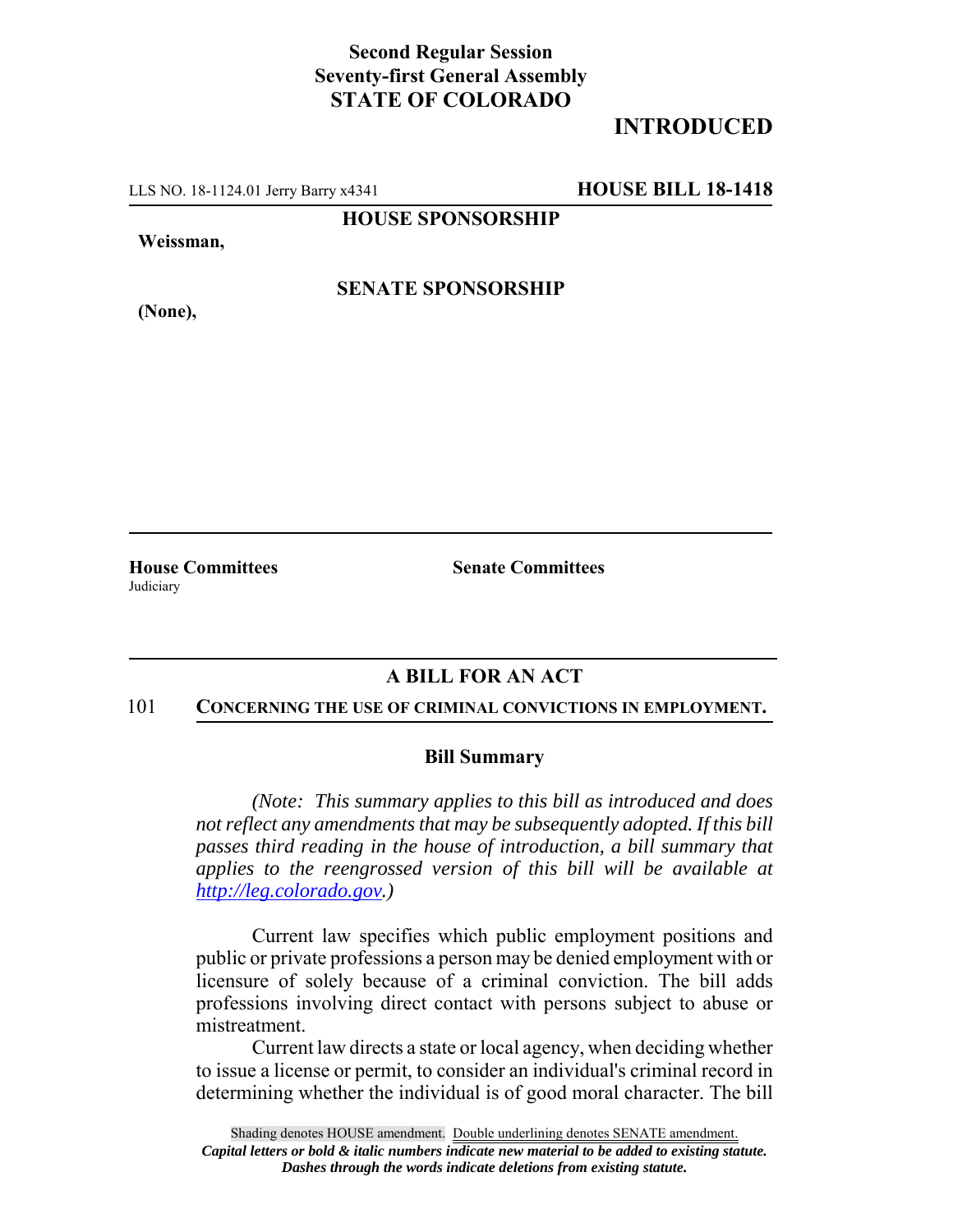changes the determination to consider whether the individual is qualified. The bill also prohibits a state or local agency from taking adverse action concerning a license or permit or not extending an offer of employment if an individual has been arrested but not charged, or has been convicted but pardoned, had the conviction record sealed, or had a collateral order entered concerning the conviction.

The bill authorizes the department of regulatory agencies (department) to issue a conditional license to a person who has a criminal conviction and requires the department to delete and keep confidential the conditional designation if the person has no subsequent conviction when applying for renewal or within 2 years unless the department determines that the conditional designation remains necessary.

For sunset review hearings conducted after review by the department, the bill requires the collection of data concerning licensing and registration action taken due to specified criminal justice actions.

 *Be it enacted by the General Assembly of the State of Colorado:* **SECTION 1.** In Colorado Revised Statutes, 24-5-101, **amend** 3 (1)(b) introductory portion,  $(1)(b)(VI)$ ,  $(1)(b)(VII)$ ,  $(2)$ ,  $(3)(c)$ , and  $(4)$  introductory portion; **repeal** (3)(d) and (3)(e); and **add** (1)(b)(VIII) as 5 follows: **24-5-101. Effect of criminal conviction on employment rights.** 7 (1) (b) This subsection (1) shall DOES not apply to: (VI) The employment of persons by the public employees' retirement association created pursuant to section 24-51-201 who, upon the commencement of that employment, will have access to association investment information, association assets, or financial, demographic, or 12 other information relating to association members or beneficiaries; and (VII) The employment of persons by the department of public safety and the department of corrections; AND (VIII) THE LICENSURE, CERTIFICATION, PERMITTING, OR REGISTRATION OF PERSONS FOR PROFESSIONS INVOLVING DIRECT CONTACT

17 WITH INDIVIDUALS SUSCEPTIBLE TO ABUSE OR MISTREATMENT BECAUSE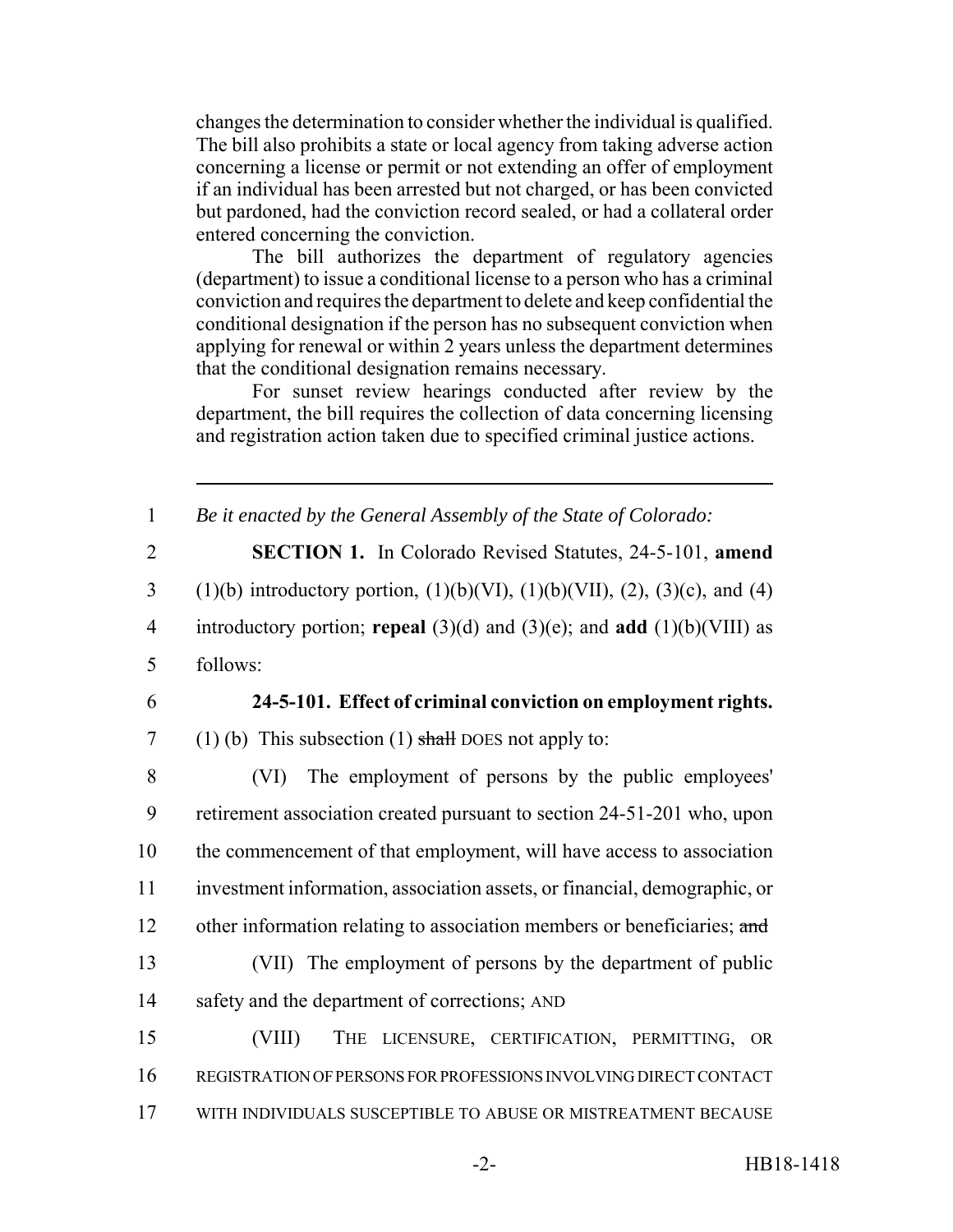OF THE INDIVIDUAL'S CIRCUMSTANCES, INCLUDING BUT NOT LIMITED TO THE INDIVIDUAL'S AGE, DISABILITY, FRAILTY, MENTAL HEALTH DISORDER, DEVELOPMENTAL DISABILITY, OR ILL HEALTH.

 (2) (a) Whenever any state or local agency is required to make a finding that an applicant for a license, certification, permit, or registration is a person of good moral character as a condition to the issuance thereof, OR EVALUATE THE IMPACT OF AN APPLICANT'S CRIMINAL RECORD, the fact that such applicant has, at some time prior thereto, been convicted of a felony or other offense involving moral turpitude, and pertinent circumstances connected with such conviction, shall be given 11 consideration in determining whether, in fact, the applicant is  $\alpha$  person of 12 good moral character at the time of the application QUALIFIED. The intent of this section is to expand employment opportunities for persons who, notwithstanding that fact of conviction of an offense, have been rehabilitated and are ready to accept the responsibilities of a law-abiding and productive member of society.

 (b) IN EVALUATING AN APPLICANT, AN AGENCY SHALL COMPLY WITH SUBSECTION (4) OF THIS SECTION AND SHALL NOT USE THE DETERMINATION OF THE FOLLOWING INFORMATION AS A BASIS FOR DENIAL OR TAKING ADVERSE ACTION AGAINST ANY APPLICANT OTHERWISE 21 OUALIFIED:

 (I) THE APPLICANT HAS BEEN ARRESTED FOR OR CHARGED WITH BUT NOT CONVICTED OF A CRIMINAL OFFENSE AND THE CRIMINAL CASE IS NOT ACTIVELY PENDING;

 (II) THE APPLICANT HAS BEEN CONVICTED OF A CRIMINAL OFFENSE BUT PARDONED;

(III) THE APPLICANT HAS BEEN CONVICTED OF A CRIMINAL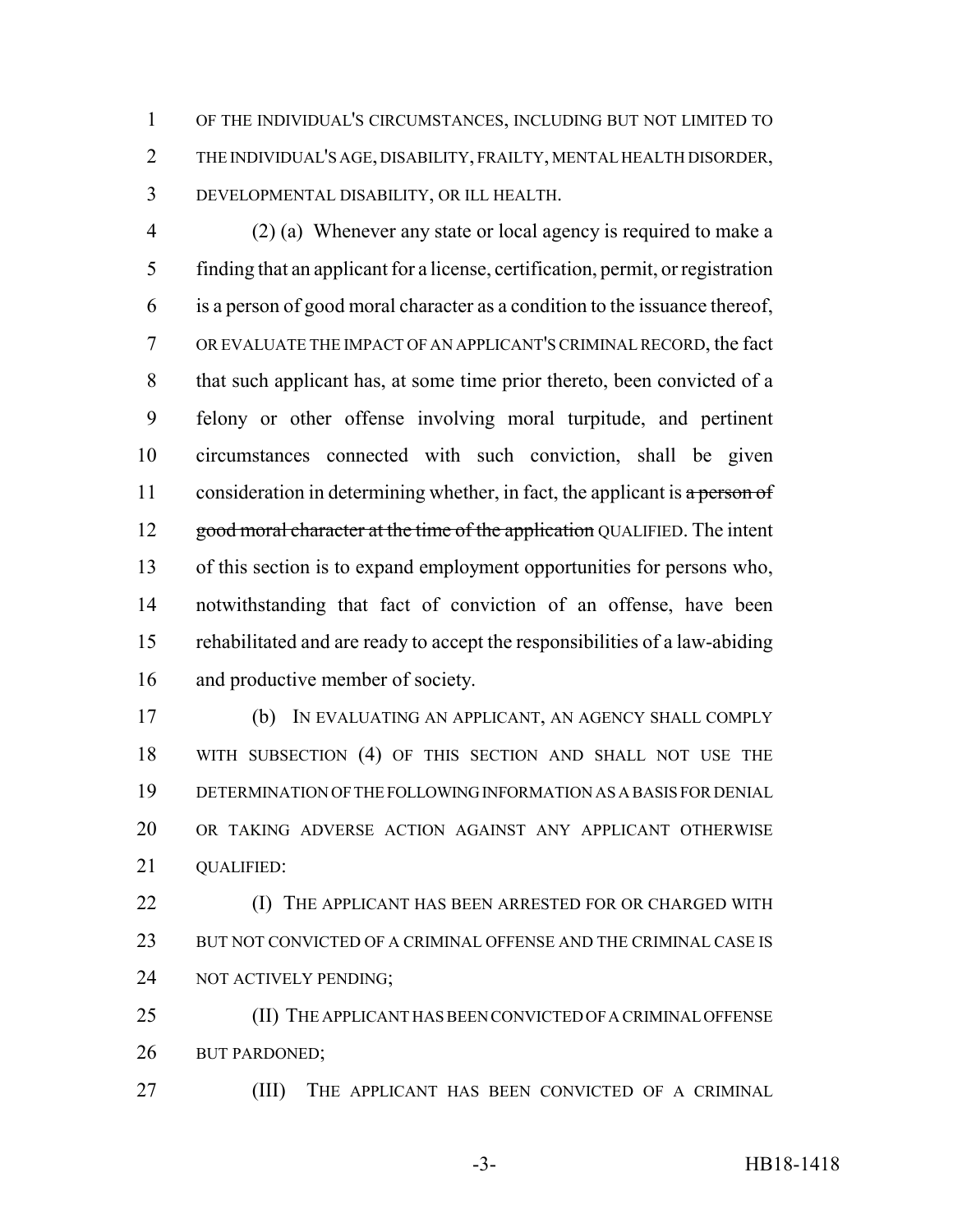OFFENSE BUT RECORDS OF THE CONVICTION HAVE BEEN SEALED OR EXPUNGED; OR

 (IV) A COURT HAS ISSUED AN ORDER OF COLLATERAL RELIEF SPECIFIC TO THE CREDENTIAL SOUGHT BY THE APPLICANT.

 (3) (c) If, after determining that an applicant is a finalist or after making a conditional offer of employment to an applicant, the agency determines that the applicant has been arrested or charged but not convicted of a criminal offense and the criminal case is not actively 9 pending A CRIMINAL HISTORY, the agency SHALL COMPLY WITH 10 SUBSECTION (4) OF THIS SECTION AND shall not use that THE DETERMINATION OF THE FOLLOWING information as a basis for not making an offer of employment or for withdrawing the conditional offer of employment:

 (I) THE APPLICANT HAS BEEN ARRESTED FOR OR CHARGED WITH 15 BUT NOT CONVICTED OF A CRIMINAL OFFENSE AND THE CRIMINAL CASE IS 16 NOT ACTIVELY PENDING;

 (II) THE APPLICANT HAS BEEN CONVICTED OF A CRIMINAL OFFENSE BUT PARDONED;

 (III) THE APPLICANT HAS BEEN CONVICTED OF A CRIMINAL OFFENSE BUT RECORDS OF THE CONVICTION HAVE BEEN SEALED OR EXPUNGED; OR

**(IV)** A COURT HAS ISSUED AN ORDER OF COLLATERAL RELIEF 23 SPECIFIC TO THE EMPLOYMENT SOUGHT BY THE APPLICANT.

24 (d) If, after determining that an applicant is a finalist or after 25 making a conditional offer of employment to an applicant, the agency determines that the applicant has had a criminal conviction expunged or 27 sealed from his or her record, received a pardon, or that charges were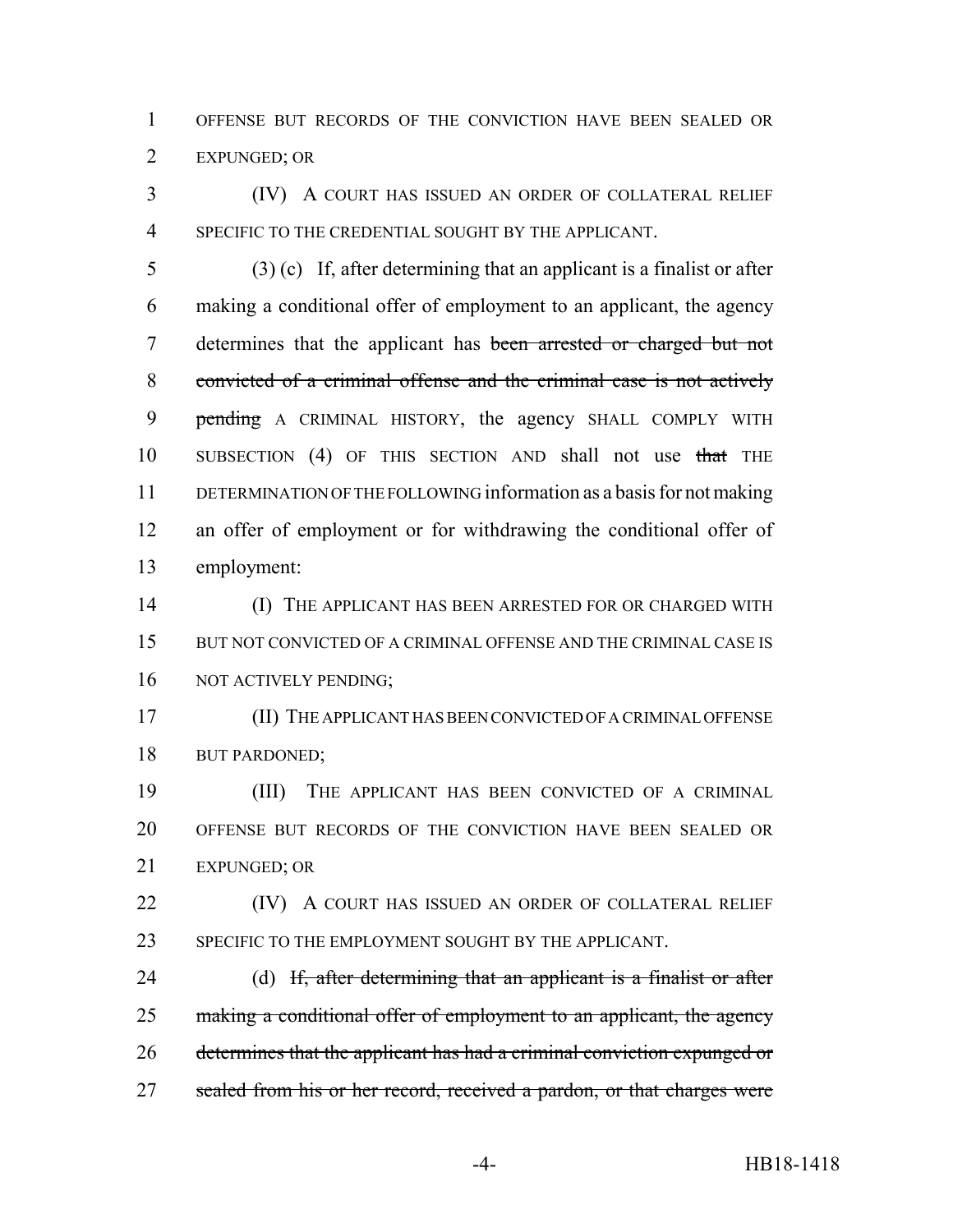dismissed pursuant to successfully completing a deferred judgment or 2 sentence, the agency shall not use that information as a basis for not making an offer of employment or for withdrawing the conditional offer of employment unless, after reviewing the factors in subsection (4) of this section, the agency determines that the applicant should be disqualified for the position.

 (e) Nothing in this section prevents an agency from considering criminal history information that the applicant voluntarily provides.

 (4) Except as provided in subsection (6) of this section, WHEN CONSIDERING AN APPLICANT FOR A LICENSE, CERTIFICATION, PERMIT, OR REGISTRATION PURSUANT TO SUBSECTION (2) OF THIS SECTION OR, if, after determining that an applicant is a finalist or making a conditional offer of employment to an applicant, the agency determines that the applicant has 14 been convicted of a crime A CONVICTION OTHER THAN AS DESCRIBED IN 15 SUBSECTION (2)(b) OR (3)(c) OF THIS SECTION, the agency shall consider the following factors when determining whether the conviction 17 disqualifies the applicant: for the position:

 **SECTION 2.** In Colorado Revised Statutes, 24-34-104, **amend** 19  $(6)(b)(IX)$  as follows:

 **24-34-104. General assembly review of regulatory agencies and functions for repeal, continuation, or reestablishment - legislative declaration - repeal.** (6) (b) In the hearings, the determination as to whether an agency has demonstrated a public need for the continued existence of the agency or function and for the degree of regulation it practices is based on the following factors, among others:

 (IX) Whether the agency through its licensing or certification process imposes any SANCTIONS OR disqualifications on applicants based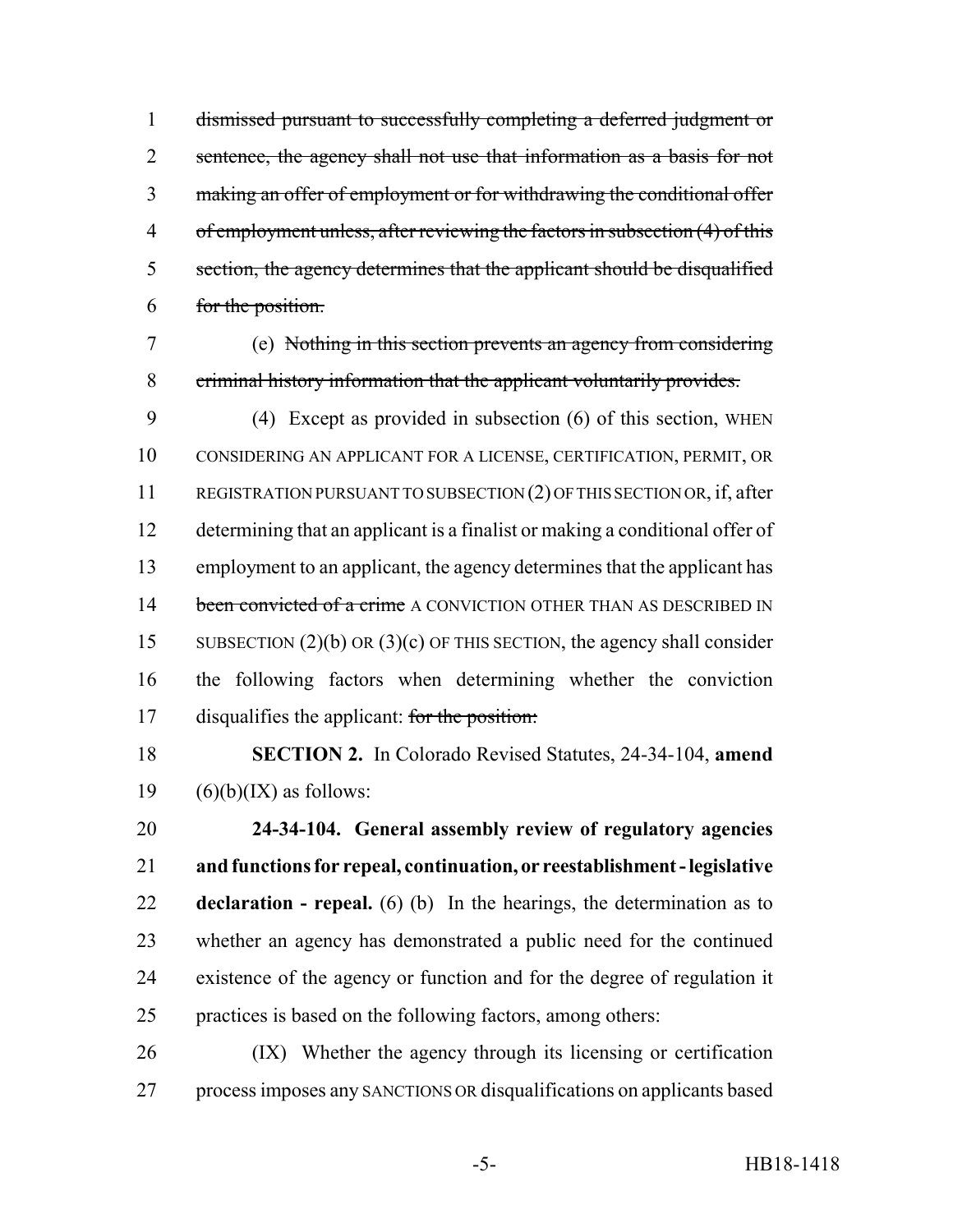on past criminal history and, if so, whether the SANCTIONS OR disqualifications serve public safety or commercial or consumer protection interests. To assist in considering this factor, the analysis 4 prepared pursuant to paragraph (a) of subsection  $(5)$  SUBSECTION  $(5)(a)$  of this section must include data on the number of licenses or certifications that the agency denied BASED ON THE APPLICANT'S CRIMINAL HISTORY, THE NUMBER OF CONDITIONAL LICENSES OR CERTIFICATIONS ISSUED BASED UPON THE APPLICANT'S CRIMINAL HISTORY, AND THE NUMBER OF LICENSES OR CERTIFICATIONS revoked or suspended based on 10 a disqualification and the basis for the disqualification AN INDIVIDUAL'S CRIMINAL CONDUCT. FOR EACH SET OF DATA, THE ANALYSIS MUST INCLUDE THE CRIMINAL OFFENSES THAT LED TO THE SANCTION OR DISQUALIFICATION AND WHETHER IT IS APPROPRIATE TO CHANGE ANY MANDATORY COLLATERAL SANCTIONS, AS DEFINED IN SECTION 18-1.3-107, TO DISCRETIONARY DISQUALIFICATIONS.

 **SECTION 3.** In Colorado Revised Statutes, 24-34-107, **add** (5) as follows:

 **24-34-107. Applications for licenses - authority to suspend licenses - rules.** (5) (a) WHEN ANY DIVISION, BOARD, OR AGENCY OF THE DEPARTMENT OF REGULATORY AGENCIES DETERMINES THAT AN INDIVIDUAL APPLYING FOR A LICENSE HAS BEEN CONVICTED OF A CRIME 22 PRIOR TO THE APPLICATION BEING SUBMITTED, IT MAY, SUBJECT TO THE PROVISIONS OF SECTION 24-5-101, ISSUE A CONDITIONAL LICENSE TO THAT INDIVIDUAL.

 (b) THE INDIVIDUAL MAY REQUEST THAT THE CONDITIONAL DESIGNATION OR ANY RELATED ADVERSE ACTION BE REMOVED A YEAR AFTER THE ISSUANCE OF THE CONDITIONAL LICENSE OR WHEN THE